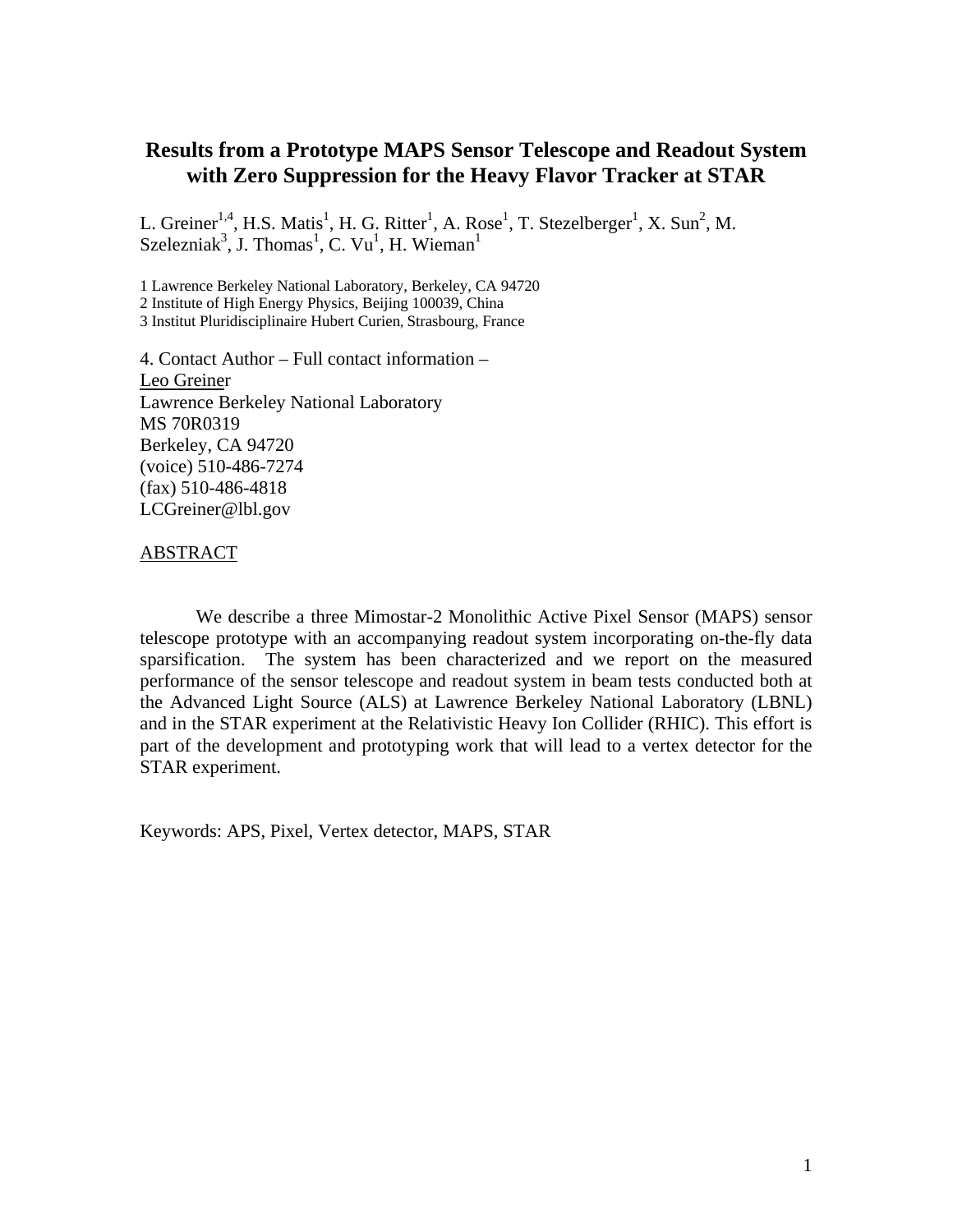# INTRODUCTION

We are conducting research and development with the goal of constructing a vertex detector for the STAR experiment at RHIC [1]. The primary physics requirement for this detector upgrade is to provide vertex pointing capability to resolve vertices of  $D^0$ and other heavy flavor decays displaced from the primary interaction vertex by about 100-150 µm [2]. This requirement leads to design goals for the vertex tracking detector that include a radiation length of  $< 0.5\%$  / layer and pixel positional stability to 20  $\mu$ m. In this stringent environment, the mechanical design requirements interact strongly with the sensor and readout electronics design. Sensors thinned to 50 µm, air cooling and aluminum conductor readout cables become necessary constituents of the candidate design. The expected final system design is an array of 33 sensor ladders with ten  $2 \text{ cm} \times$ 2 cm sensors / ladder and parallel independent ladder readout systems. We intend to operate the system at the ambient temperature in the STAR experimental area (approximately 25° C). We are pursuing an incremental approach to reaching the final arrangement by designing and constructing prototype generations of sensors and readout electronics. Using first generation Mimostar2 MAPS prototypes [3], we have constructed a three sensor array in a telescope configuration and a prototype readout system that includes on-the-fly data sparsification. We report on the performance of this prototype system in a test beam of 1.2 GeV electrons at the ALS at LBNL and in the STAR detector at RHIC during the 2006-2007 200  $\sqrt{s_{NN}}$  GeV Au - Au run.

## SYSTEM DESIGN



**Figure 1: A schematic representation of the readout system.**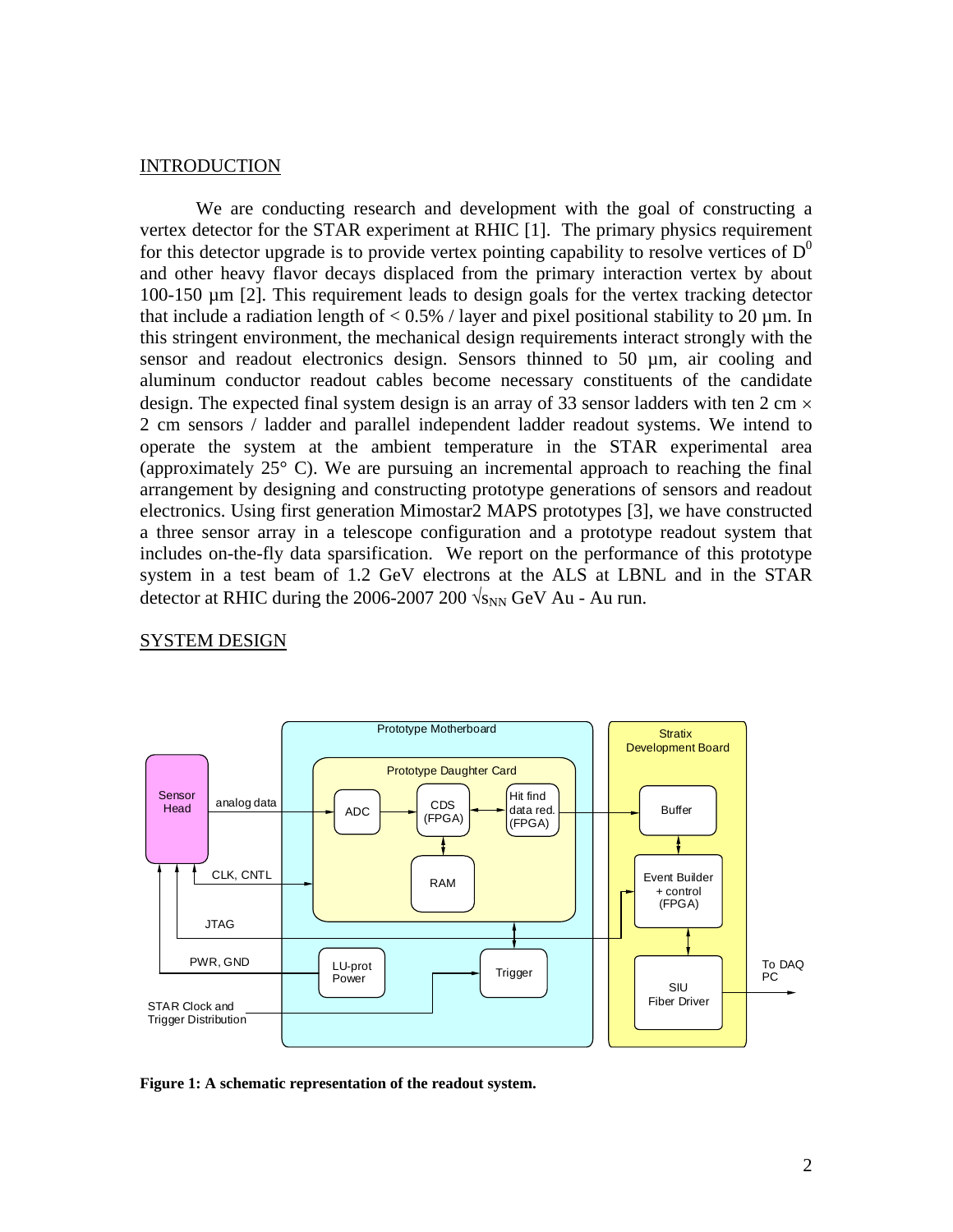The prototype system is composed of four functional blocks as presented in figure 1. The sensor head contains the three Mimostar2 sensors and the associated discrete component buffers/drivers. This head assembly is connected via individually shielded CAT-5 twisted pair cables to a motherboard, where the analog signals are routed to a daughter card to be digitized and processed. The daughter card performs correlated double sampling (CDS) and data reduction through a real time cluster finding algorithm. The cluster address data is buffered, built into an event, and transferred to our data acquisition PC using a commercial Altera Stratix field programmable gate array (FPGA) development board (SDB) and a fiber optic connection. Latch-up protected power, clocks, resets and Joint Test Action Group (JTAG) communication are provided to the sensor head from the motherboard/SDB combination. External triggers are accepted into the motherboard/daughter card. The system is run continuously and data flows through the digitization, CDS and cluster finding synchronously with a 50 MHz clock. A fiber optic cable transmits the events, which are accumulated and built in response to a trigger, into the data acquisition PC (DAQ).

#### DEPLOYED HARDWARE

We are using Mimostar2 sensor prototypes which are a type of Monolithic Active Pixel Sensors developed by IPHC in Strasbourg, France. These sensors contain a  $128 \times$ 128 array of 30 µm pixels and are fabricated in the 0.35 µm Austria Micro Systems CMOS process. The Mimostar2 has a well developed interface and control system with multiple synchronization input and output pads and configuration via an industry standard JTAG interface. This interface provides control of internal configuration registers that select such parameters as internal gain, output type (single ended or differential), bias settings and internal column masking.. We are using the single multiplexed analog differential current output with a readout clock of 50 MHz. This sensor is designed to mimic the readout of a much larger sensor by adding dummy pixels to give an apparent size of  $640 \times 128$ . The dummy data is discarded in our analysis, but lengthens the sensor integration time to 1.7 ms. The Mimostar2 sensor is a development prototype and contains two separate types of pixel design in two  $64 \times 128$  arrays. The first array is the standard IPHC pixel, whilst the second is a radiation hardened design [4].

The full die thickness sensors are mounted to 2 layer 25 µm Kapton flex cables which are glued to aluminum frames that hold the sensors with a planar spacing of 2.7 mm. A photograph of the telescope head assembly is shown in figure 2. The daughter card is a small card edge printed circuit board containing a Xilinx XC2V100 Virtex2 FPGA, TI ADS5270 8-channel, 12-bit ADC and two 18Mb GSI GS8162Z72C SRAM chips. This is the heart of the readout and data reduction system where triggers are processed, analog signals digitized, CDS and cluster finding performed, and cluster addresses buffered. The motherboard supplies the latch-up protected regulated power to the sensors, accepts external triggers, configuration and control, and provides the interconnection between the sensor head, the daughter card and the SDB. The SDB features PMC connectors for attachment of our fiber optic readout board, an Altera Stratix FPGA, a bus structure for communication with the daughter card, and a well developed set of configuration and I/O ports. The FPGA provides the control logic for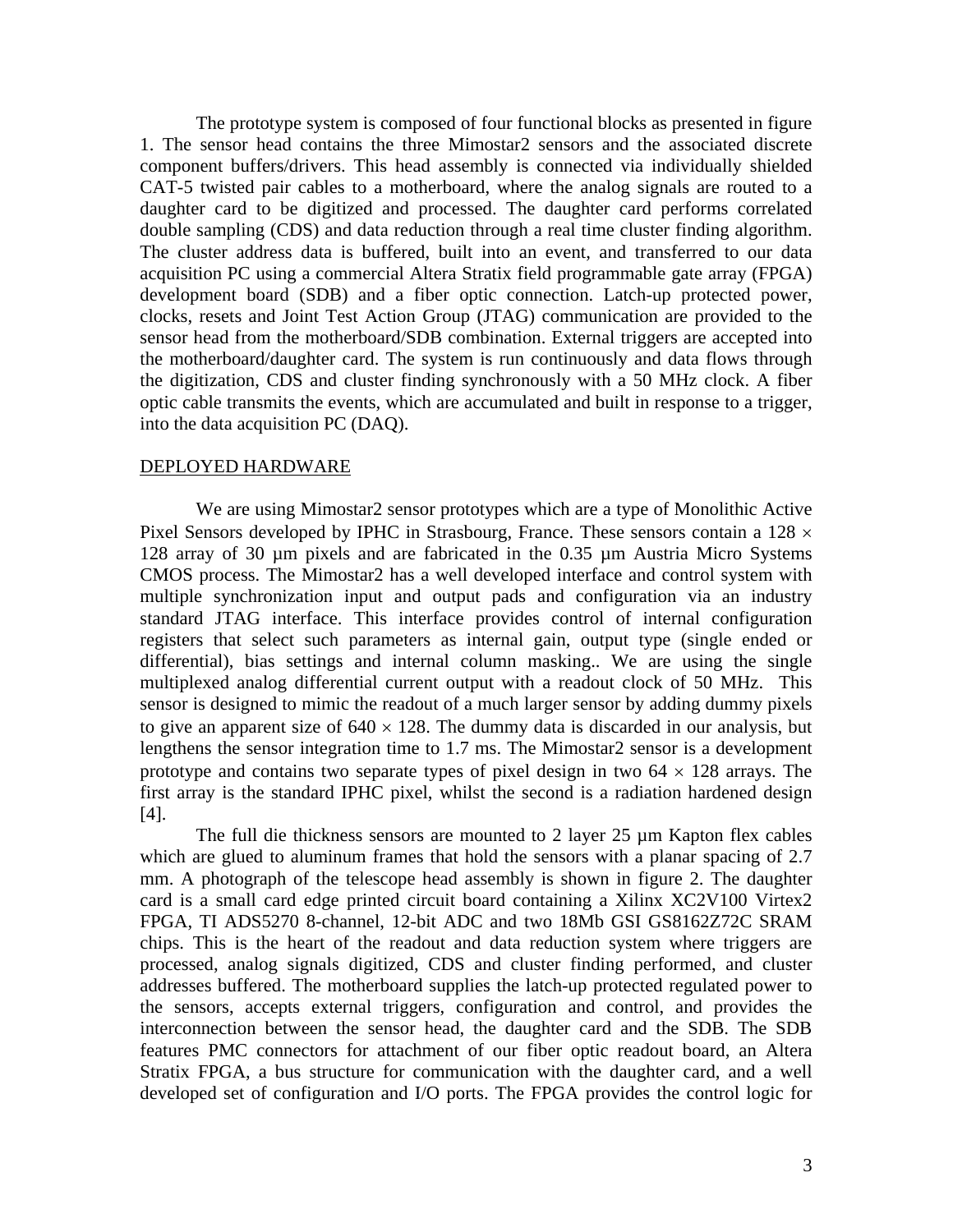event building, fiber optic transfer module control and sensor head JTAG configuration. We use the Source Interface Unit (SIU) and Readout Receiver Cards (RORC) [5] developed for use at the ALICE experiment at CERN as our optical link hardware to transfer data to and from the STAR DAQ system.



**Figure 2: Picture of three sensor Mimostar2 telescope mounted in the plastic housing head.** 

The basic data flow during normal data taking is as follows. Analog differential current signals from the Mimostar2 sensors are converted to voltage mode and conducted out of the telescope head assembly over shielded twisted pair cables with a 50 MHz sample clock. The signals are digitized in a 12 bit ADC and the data passed synchronously with the read clock into SRAM. The SRAM is configured as an updating array of ADC values corresponding to the pixels of the sensor. It stores one sensor frame of ADC data. We perform CDS for each pixel synchronously with the 50 MHz sample clock cycle. The ADC value of the current pixel is subtracted from that pixel's value in the previous frame in order to evaluate the charge deposited in the pixel during the past integration time and to remove fixed pattern noise. The current pixel ADC value is written into the SRAM and the result of the subtraction is passed to the next stage for data reduction through cluster finding. The multiplexed serial data output stream from the sensor is resorted in order to reconstruct the geometry of the pixel array and to perform a raster scan through the array. This allows for the identification of clusters by doing threshold pattern recognition. This procedure is performed in the daughter card FPGA over a synchronous window that examines a sequential  $3 \times 3$  array of pixels. A diagram describing the implementation of this algorithm is shown in figure 3.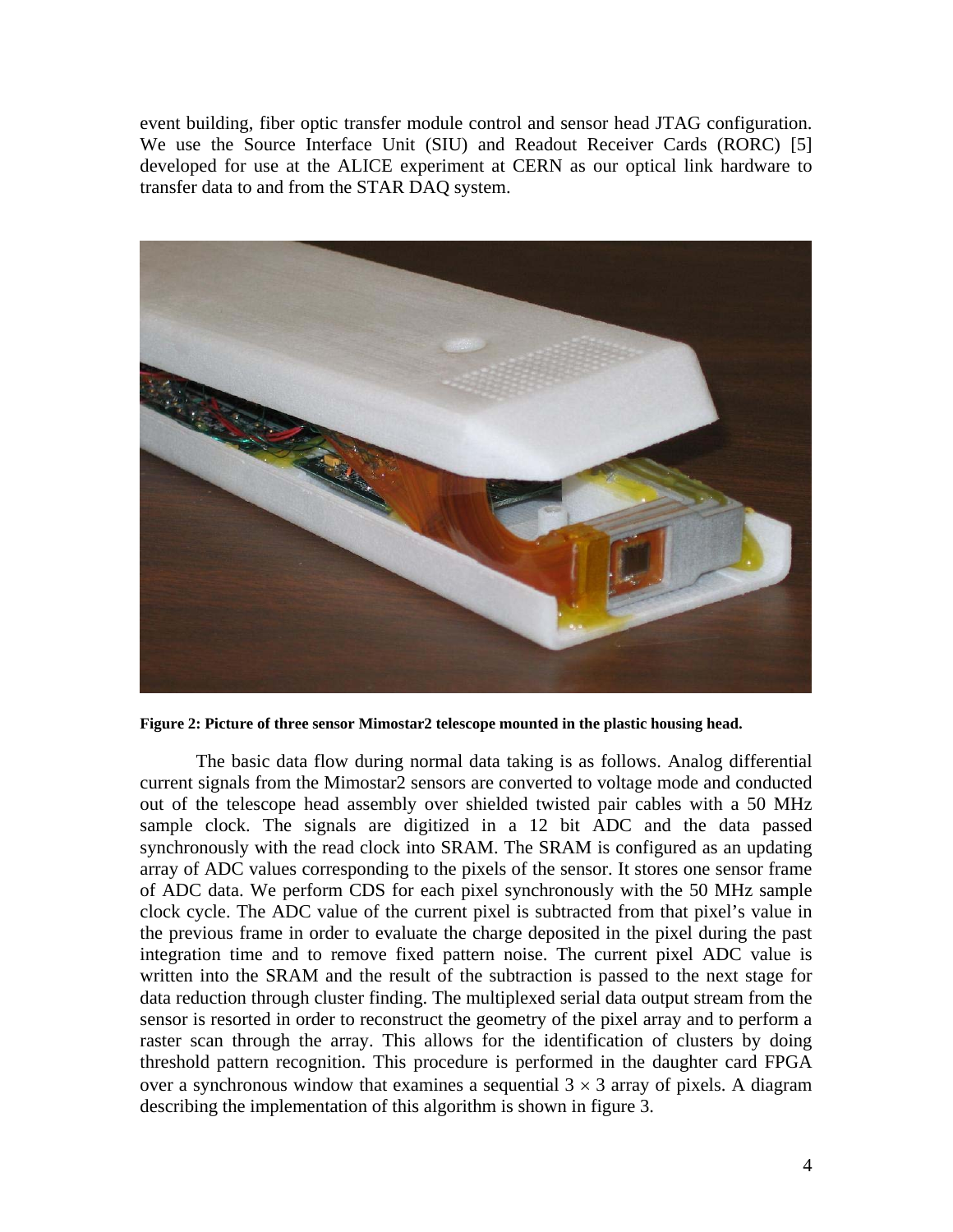![](_page_4_Figure_0.jpeg)

**Figure 3: Schematic representation of a simple cluster finding algorithm for the vertex detector. Post CDS ADC data from two Mimostar2 detector columns + 3 pixels are fed sequentially in an 8-bit wide**  shift register. The center pixel ADC value of a  $3 \times 3$  pixel window is compared to a threshold with **each clock tick. If the center pixel threshold is exceeded, additional cluster identification criteria are**  checked for the  $3 \times 3$  pixel window. If the results meet the critera for a cluster, the center pixel **address is stored into a readout FIFO. This method is extendable to allow for multiple simultaneous thresholds and geometric pattern triggers.** 

When the threshold criteria are met, typically by a center pixel exceeding a threshold value with at least one of the eight surrounding pixels exceeding a lower threshold value, the 18-bit address of the center pixel is presented to an event FIFO. This event FIFO is enabled for one frame of data when a trigger is received from the STAR trigger system. The cluster address data are then bundled with the received trigger event ID, built into our event structure, and transferred to the STAR DAQ receiver PC over a high-speed bidirectional fiber link. The raw data rate from our ADCs of the telescope head is 225 MB/s. With an average occupancy of 20 hits/sensor per frame and an 1 kHz readout, the data rate is reduced (with event structure overhead) to about 612 kB/s. The efficiency of this data sparsification system will translate directly to the larger systems that we will develop for the final detector. In addition to the normal sparsified data taking mode, this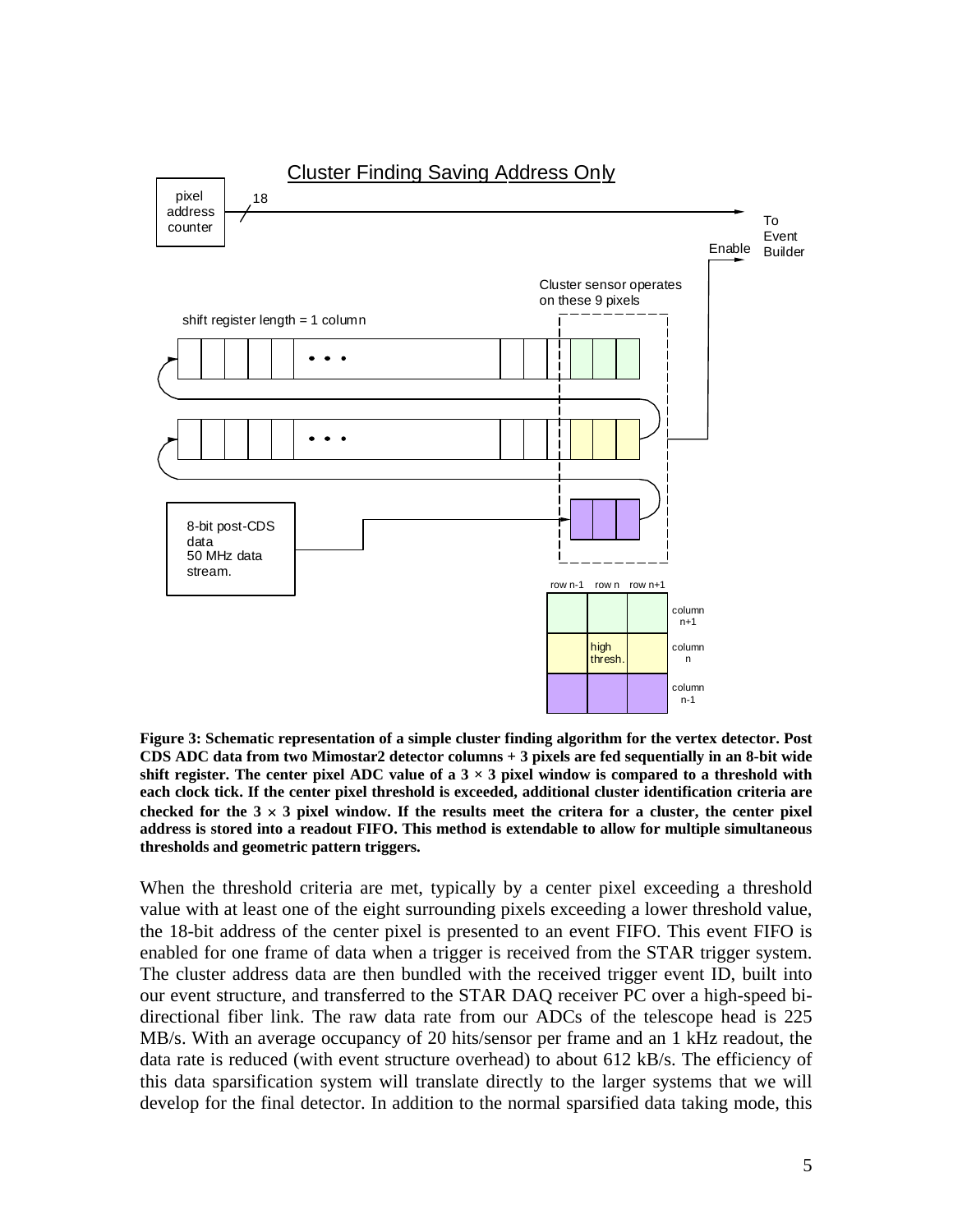system can also be configured with an FPGA firmware change to readout continuous frames of ADC values from a single sensor at a time. Bandwidth limitations prevent us from reading out more than a single sensor in this full frame mode of data acquisition.

#### PERFORMANCE

The assembled system was calibrated with a  $55$ Fe source. The average noise observed for both pixel types was about  $6.5$  ADC counts. The <sup>55</sup>Fe calibration peak was measured at the level of 350 and 300 ADC counts for the standard and radiation tolerant diodes, respectively. These values translate to an electron noise charge (ENC) of about 30 and 35 electrons at the ambient temperature of about 28º C. Previous tests of the Mimostar2 chip completed at IPHC showed that the sensor is capable of reaching noise performance at the level of about 11-15 electrons at 30º C. The measured noise in the telescope system was dominated by the Mimostar2 sensors themselves. The unexpectedly high noise value was found to be related to the system structure. Mimostar2 was a small size prototype with many outputs intended only for testing purposes. When the telescope system was designed, the layout of the flex cables, to which the chips were to be mounted, was optimized for minimum size and minimum mass as would be expected in the final detector. This flex cable design left some chip output pads un-bonded and a set of un-terminated Mimostar2 internal DAC outputs were responsible for the measured increase in the noise level. Accommodating existing accelerator schedules did not allow time for a redesign and re-fabrication of the flex cables and consequently the measurements shown below are at a noise level higher than what the sensor is capable of in an optimized environment.

We measured the performance of this prototype system in a test beam of 1.2 GeV electrons at the Advanced Light Source (ALS) in the Booster test facility beamline. The ALS booster operates as a pulsed machine with a two second repetition rate. A trigger signal was provided by the ALS facility. We used the continuous full frame mode of data acquisition, where we read raw ADCs for multiple frames from a single sensor, to test sensor performance for minimum ionizing electrons. In the enclosed sensor head, the noise performance degraded moderately to about 34 and 38 electrons for the standard and radiation tolerant structure, respectively. This change is likely due to an increased operating temperature. The temperature of the sensors enclosed in the head was not measured and we estimate it to be 5-10 degrees hotter than ambient.

In the full-frame readout mode, a Landau distribution for minimum ionizing particles was clearly observed. Plots showing the distribution of signal in seed pixels are presented in figure 4.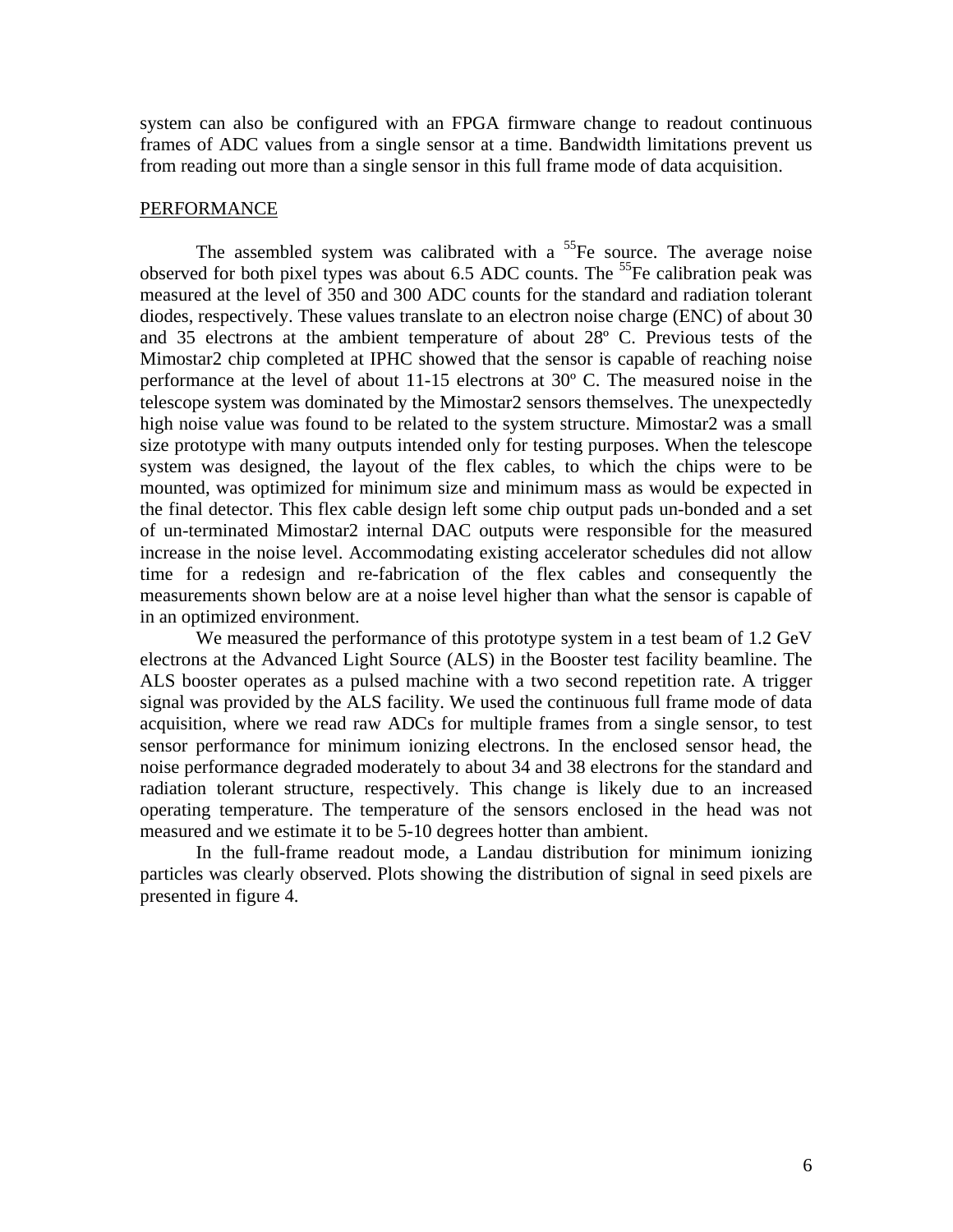![](_page_6_Figure_0.jpeg)

**Figure 4: Landau shaped data collected with one plane of the telescope prototype in the full-frame readout mode.** 

The observed most probable value (MPV) is at 49 and 43 ADC counts for standard and radiation tolerant structure, respectively which corresponds to approximately 230 electrons.

 A set of runs with different cuts on the central and neighboring pixel in the cluster finder was taken in the normal readout mode. The cut on neighboring pixels was set to 14 ADC counts (approximately  $2 \times$  noise value) and the cut on the central pixel varied from 20 to 150 ADC counts. In order to simultaneously achieve high efficiency and low accidentals, we used relatively low cluster finder threshold settings. These settings yielded typically 2-3 pixel addresses per track point. These adjacent cluster addresses were merged in the data analysis and assigned to a single location. To estimate the efficiency of each layer separately the other two layers are used as reference planes on a frame by frame basis. If a hit in one of the reference planes has a companion in the other plane, at the same location and within a specified search window, then it is said they are associated with a track. The presence of a hit in the third layer within a specified search window indicates that the layer was efficient. At the same time, if there are hits in the layer of interest that are not part of tracks and cannot be associated with any hit in any other layer within the search window, the hits are classified as noise generated accidentals. In case the hit in the layer of interest is not a part of a track, and can be associated with one hit in any of the two other layers, it is assumed to be a part of the track and influences neither efficiency nor accidental counts. The plots of detection efficiency and accidental rate as functions of cut on the central pixel are presented in figure 5 and figure 6. As one can see, the efficiency and accidental rates of our system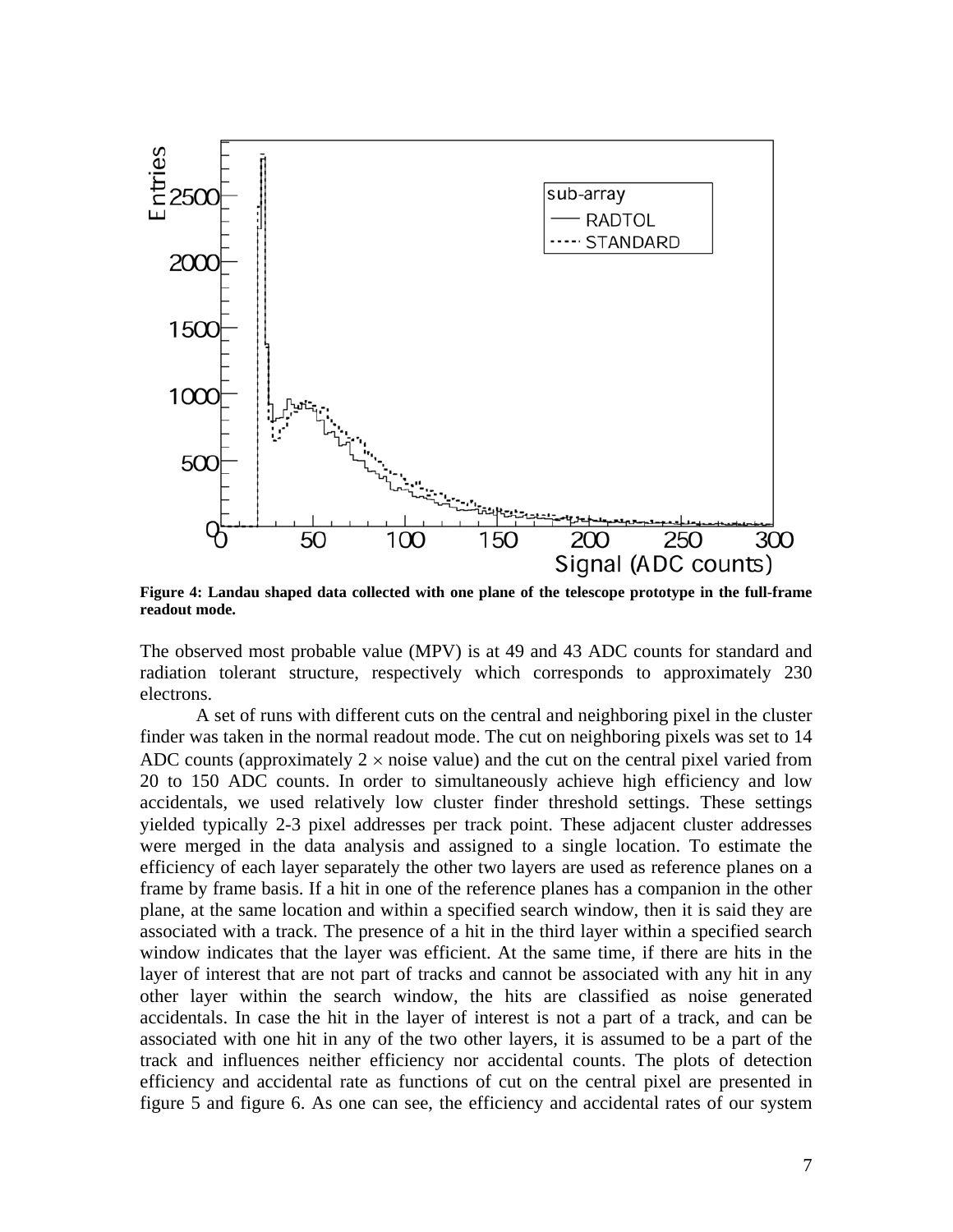suffer from the increased noise of the sensors. In optimum conditions, with a sensor ENC of 11-15 electrons, the algorithms are expected to have efficiency greater than 99% with less than a  $10^{-4}$  accidental rate.

![](_page_7_Figure_1.jpeg)

**Figure 5: Detection efficiency of telescope layers as a function of the applied cuts and search window radius.**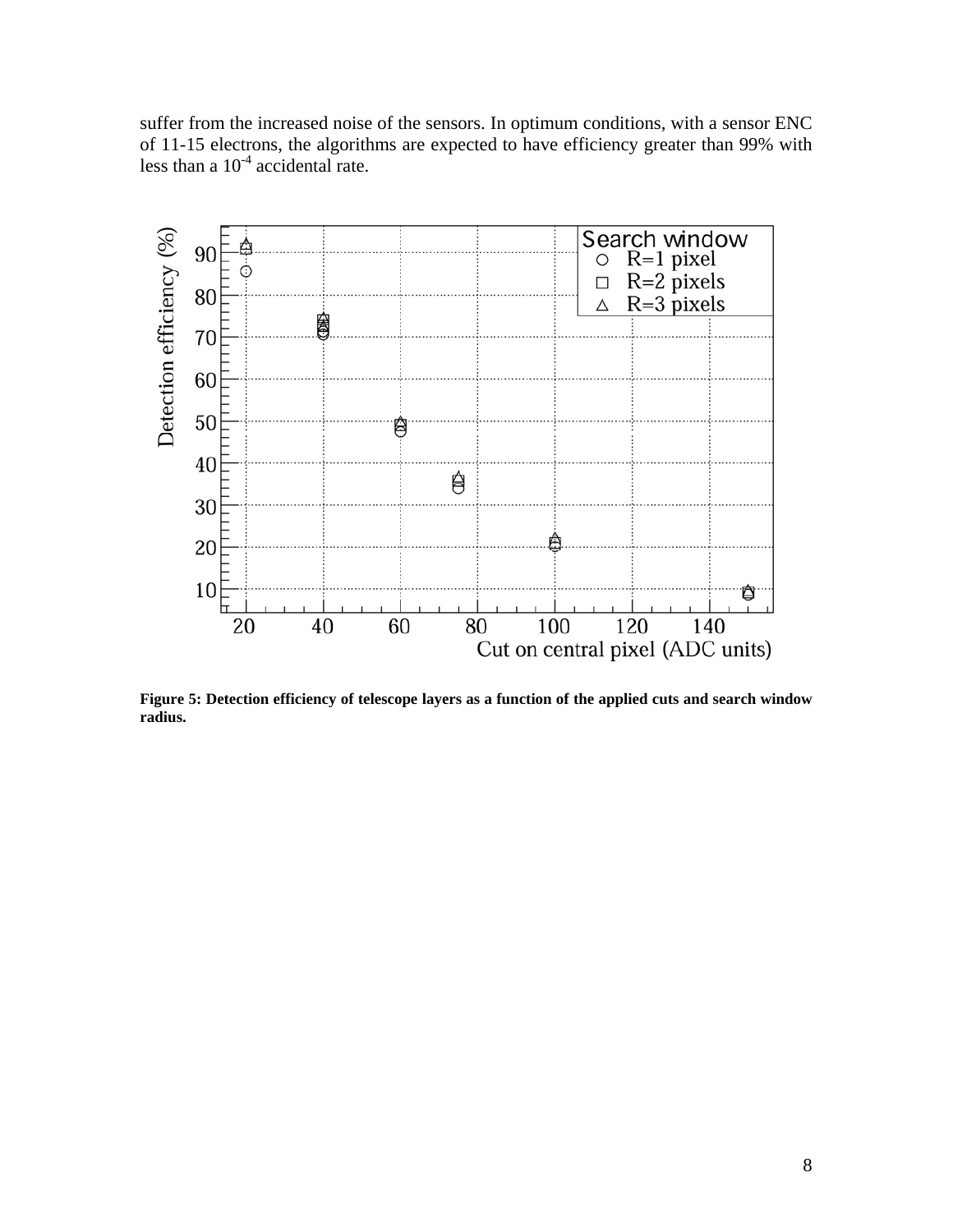![](_page_8_Figure_0.jpeg)

**Figure 6: Accidentals rate per pixel and per frame for all three telescope layers as a function of the cuts applied and search window radius.** 

After the set of initial beam tests at the ALS, the system was moved to BNL for installation into the STAR detector for the last three weeks of the 2006-2007 Run 7 running period at RHIC. The sensor head was placed near the interaction diamond with the sensor plane approximately perpendicular to the beam axis at a final location of about 145 cm from the interaction region center along the beam axis and about 5 cm below the beam pipe. The electronics readout box containing the motherboard/daughter card/SDB assembly was located inside the STAR magnet pole tip at approximately the position expected to be used for the final detector electronics. The telescope operated in a uniform magnet field at 0.5 T, the nominal field for STAR.

It was the goal of this test to measure sensor and system performance in the STAR environment, to check for electronic and environmentally produced noise, to measure the charged particle density in STAR and to do limited tracking. In addition, the integration of a prototype readout system with the existing STAR trigger, data acquisition, and control subsystems constitutes an important system design milestone.

The measured noise in the system installed in STAR was 7.48 ADC counts, comparable to the laboratory and ALS environments. The noise level remaining comparable through our tests in the laboratory, at the ALS and in the STAR detector, validates our system and electronics designs. However, the overall increased noise level from the lack of sensor DAC termination could still mask some small environmentally induced noise increase. The charged particle density through our sensor telescope at STAR during normal running (with a 1.7 ms integration time) was about 3.9 merged clusters per sensor. The average luminosity during the time that our sensors were at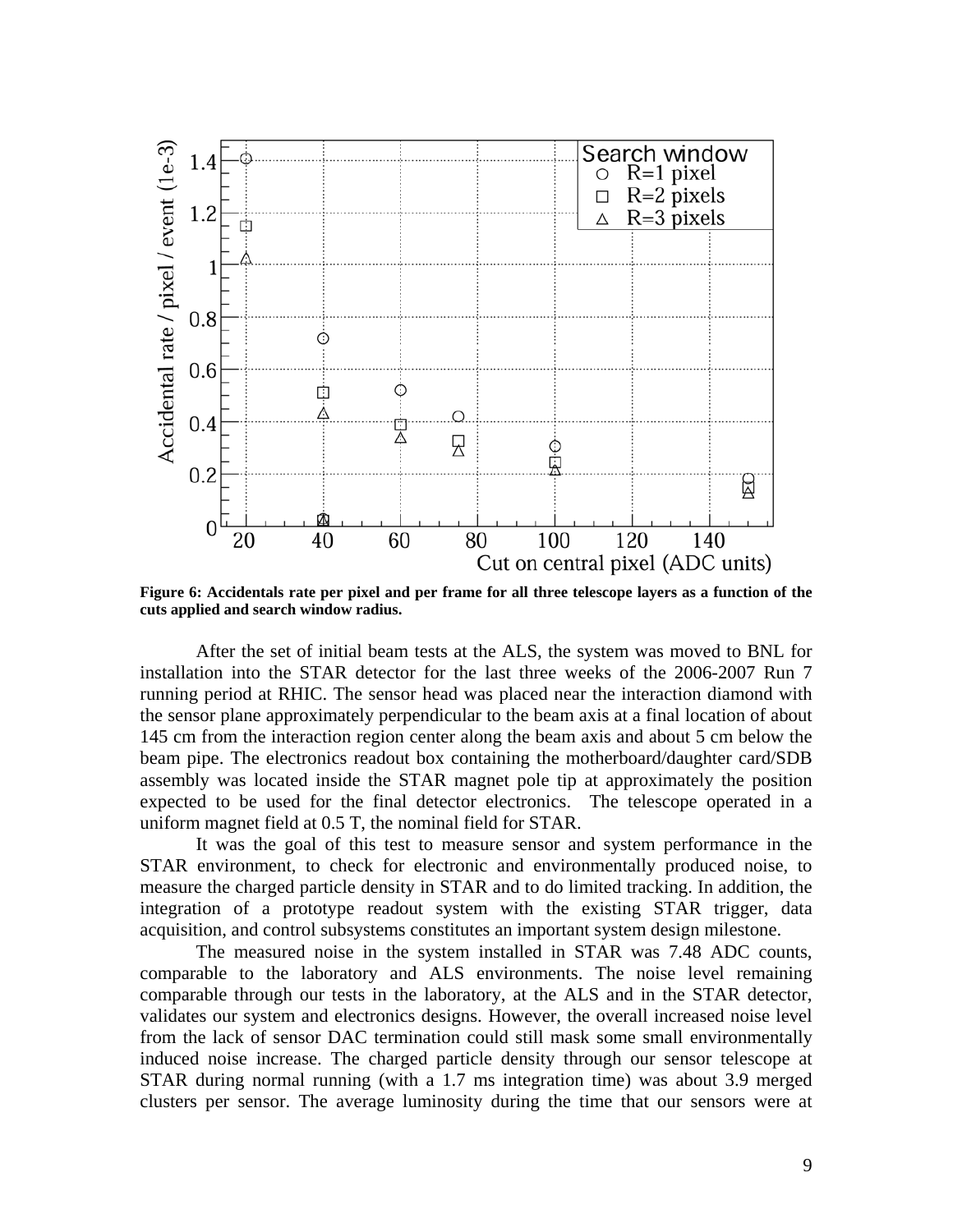STAR was  $8\times10^{26}$  cm<sup>-2</sup>s<sup>-1</sup>. This charged particle density roughly agrees with our existing simulations and indicates that the chosen pixel technology is appropriate for use with the observed tracking environment.

During the STAR regular running period, we took data triggered via the standard STAR interface to the STAR trigger subsystem. Our integration time ensures that we will have 1.7 ms of STAR interactions read out in each sensor frame. Some of the integrated tracks are background, which can be expected to originate from beam-gas type interactions. The majority of tracks from this type of background should be roughly parallel to the beam axis. Tracks from interactions in the STAR vertex diamond should have a characteristic angular distribution in the beam axis plane. A plot of the angular distribution of tracks registered by our sensor telescope is shown in figure 7 (all with arbitrary scaling). One can see our measured peak in the angular distribution and the geometrically calculated peak based on the known distribution of tracks from the STAR interaction diamond. In this region, the angular value matches well but our measured distribution is wider. We are currently investigating this and conjecture that it could be due to scattering in the STAR beam pipe. For a part of the run, the beams at RHIC were displaced such that they did not collide at the STAR intersection region. The angular distribution of tracks corresponding to beam – gas interaction and other backgrounds is also shown for that period. The distribution is peaked at an angle of 0 degrees (parallel to the beam).

![](_page_9_Figure_2.jpeg)

**Figure 7: Angular distribution of tracks in the sensor head. The calculated distribution that corresponds to the interaction diamond at STAR is shown as well as the measured angular distribution when the sensor was triggered by the STAR trigger during normal beam interaction data taking. The background angular distribution was taken during special running mode where the RHIC beams were displaced such that there were no collisions in the interaction region and corresponds to beam – gas interactions and other backgrounds.**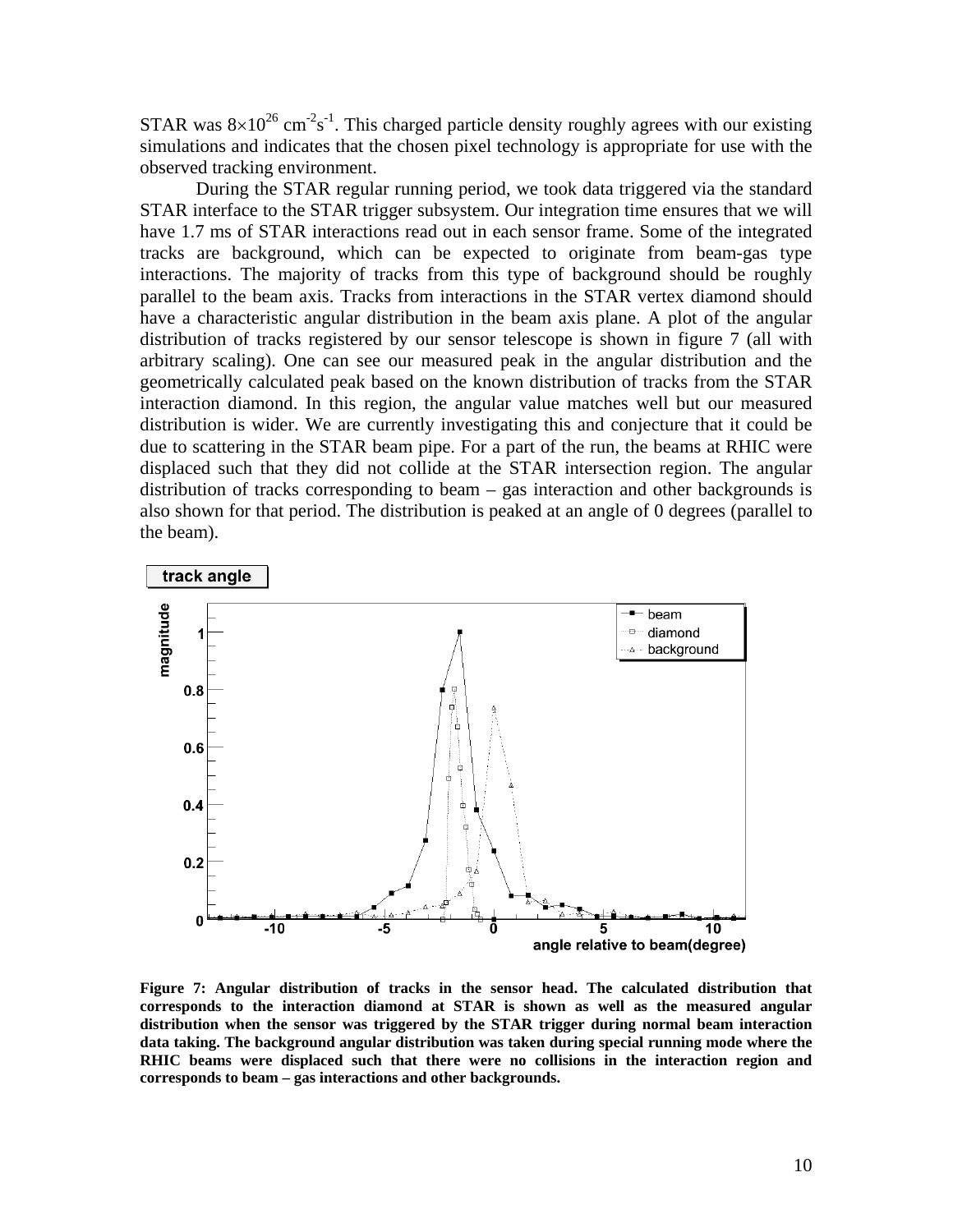#### HOT PIXELS and RADIATION DOSE

A small number of MAPS pixels show a large variation in signal level from frame to frame and thus a large difference in the CDS measurement. We call these aberrant signals "hot pixels." Before the detector was inserted into the STAR magnet, we measured a total of 18 hot pixels. When we measured the last data set, we found at most an addition of 3 extra hot pixels.

We also measured the total radiation dose exposure of the telescope by putting a thermo-luminescent dosimeter (TLD) on the telescope head assembly housing. An analysis of the TLD that was located near the sensor head showed that it had a radiation dose of 325 rad integrated over the running time. This measurement will be used to help design sensors that meet the requirements of the final design.

# SUMMARY

We present a preliminary system design and data taken with a prototype system as part of the effort for development of a vertex detector for use at STAR. This system is an early prototype whose performance is evaluated as part of the overall vertex detector development effort. We have successfully implemented a continuous readout 50 MHz data acquisition system with on-the-fly data sparsification that gives near three orders of magnitude data reduction from the raw ADC rates. This readout system has been mated with prototype Mimostar2 sensors and configured as a telescope system to measure the charged particle environment in the STAR environment near the final detector position. We find that the system works well, gives reasonable efficiency and accidental hit rates, and measures an angular distribution of tracks consistent with imaging the interaction diamond and with imaging beam-gas interaction type background. The prototype readout system integrated well into the existing STAR electronics and trigger infrastructure and functioned successfully as another STAR detector subsystem.

# ACKNOWLEDGEMENTS

We gratefully acknowledge the assistance of David Malone and Warren Byrne at the ALS and of Bob Souza and Ken Asselta at the STAR hall at RHIC. We would also like to acknowledge Marc Winter and the IPHC group for the development of the Mimostar2 sensors. This work received support in part from the US Department of Energy – Contract no. DE-AC02-05CH11231, Office of Nuclear Physics.